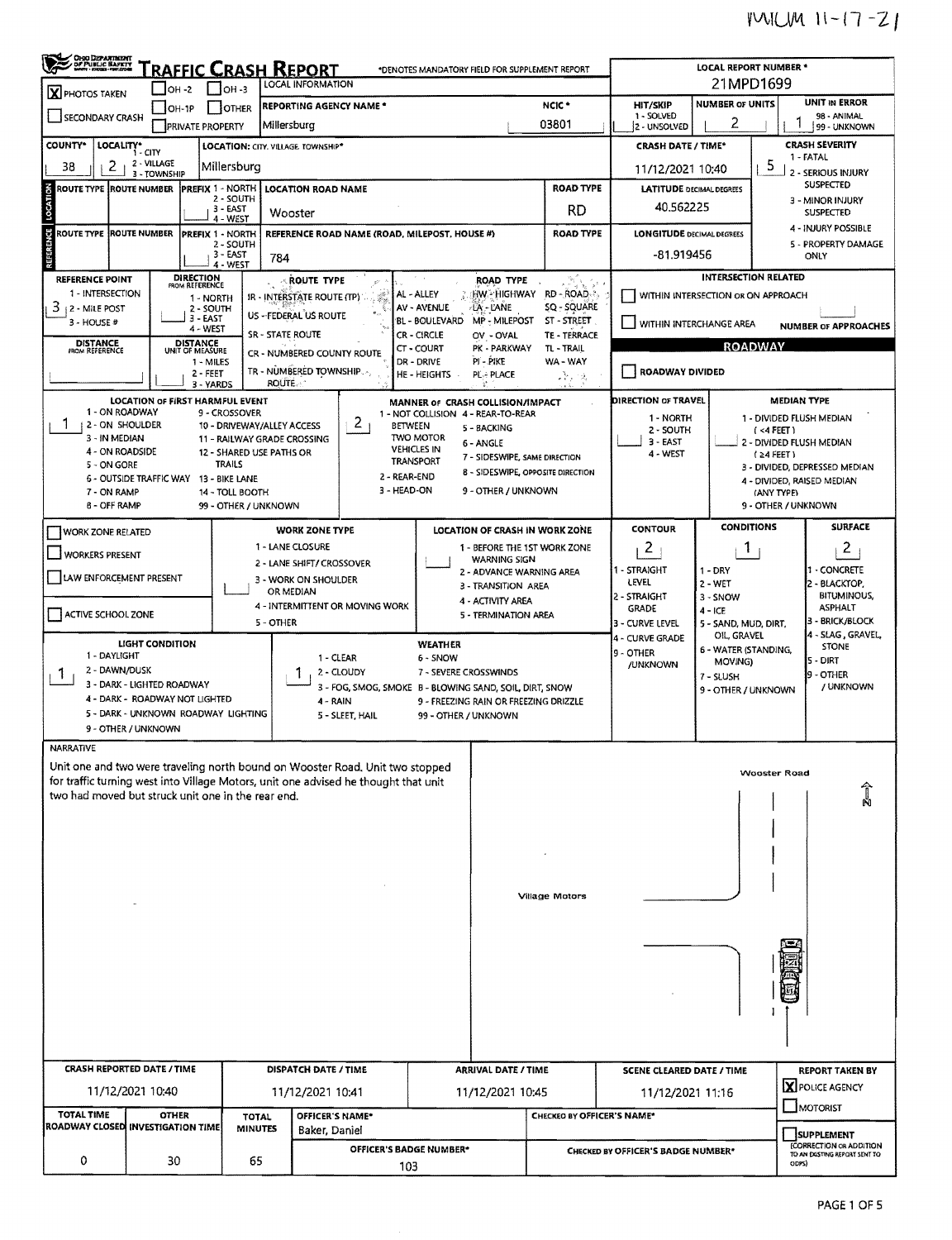| <b>OHO DEPARTMENT</b><br>OF PUBLIC SAFETT |                                                                                 |                                                             |            |                                                                                                                   |                      |                                                    |                                                       |                                       |                | <b>LOCAL REPORT NUMBER</b>                                     |
|-------------------------------------------|---------------------------------------------------------------------------------|-------------------------------------------------------------|------------|-------------------------------------------------------------------------------------------------------------------|----------------------|----------------------------------------------------|-------------------------------------------------------|---------------------------------------|----------------|----------------------------------------------------------------|
|                                           |                                                                                 |                                                             |            |                                                                                                                   |                      |                                                    |                                                       |                                       |                | 21MPD1699                                                      |
| UNIT #                                    | <b>OWNER NAME: LAST, FIRST, MIDDLE (CI SAME AS DRIVER)</b>                      |                                                             |            |                                                                                                                   |                      |                                                    | OWNER PHONE:INCLUDE AREA CODE (E) SAME AS DRIVER!     |                                       | DAMAGE         |                                                                |
|                                           | SCHEIBE, JAN, P<br>OWNER ADDRESS: STREET, CITY, STATE, ZIP ( EI SAME AS DRIVER) |                                                             |            |                                                                                                                   |                      | 330-276-8883                                       |                                                       | 1 - NONE                              | DAMAGE SCALE   | 3 - FUNCTIONAL DAMAGE                                          |
|                                           | 190 ALLSION AVE, KILLBUCK, OH, 44637                                            |                                                             |            |                                                                                                                   |                      |                                                    |                                                       | 2 - MINOR DAMAGE                      |                | 4 - DISABLING DAMAGE                                           |
|                                           | COMMERCIAL CARRIER: NAME, ADDRESS, CITY, STATE, ZIP                             |                                                             |            |                                                                                                                   |                      |                                                    | COMMERCIAL CARRIER PHONE: INCLUDE AREA CODE           |                                       | 9 - UNKNOWN    |                                                                |
|                                           |                                                                                 |                                                             |            |                                                                                                                   |                      |                                                    |                                                       |                                       |                | DAMAGED AREA(S)                                                |
|                                           | LP STATE   LICENSE PLATE #                                                      |                                                             |            | <b>VEHICLE IDENTIFICATION #</b>                                                                                   |                      | <b>VEHICLE YEAR</b>                                | <b>VEHICLE MAKE</b>                                   |                                       |                | <b>INDICATE ALL THAT APPLY</b>                                 |
| OН                                        | JFH4268<br><b>INSURANCE COMPANY</b>                                             |                                                             |            | 1G1ZE5E79A4108731<br><b>INSURANCE POLICY #</b>                                                                    |                      | 2010                                               | CHEVROLET<br><b>VEHICLE MODEL</b>                     |                                       |                |                                                                |
| <b>X</b> INSURANCE                        | <b>MOTORIST MUTUAL</b>                                                          |                                                             |            | 1276-05-010715-06A                                                                                                |                      | <b>COLOR</b><br>WHI                                | <b>IMPALA</b>                                         |                                       |                |                                                                |
|                                           | <b>TYPE OF USE</b>                                                              |                                                             |            | US DOT #                                                                                                          |                      | TOWED BY: COMPANY NAME                             |                                                       |                                       |                |                                                                |
| <b>COMMERCIAL</b>                         | GOVERNMENT                                                                      | IN EMERGENCY<br>RESPONSE                                    |            |                                                                                                                   |                      |                                                    | <b>HAZARDOUS MATERIAL</b>                             |                                       |                |                                                                |
| INTERLOCK<br><b>DEVICE</b>                | HIT/SKIP UNIT                                                                   | # OCCUPANTS                                                 |            | VEHICLE WEIGHT GVWR/GCWR<br>$1 - 510K$ LBS.                                                                       |                      | <b>TMATERIAL</b><br>CLASS <sup>#</sup><br>RELEASED | PLACARD ID#                                           |                                       |                |                                                                |
| <b>EQUIPPED</b>                           |                                                                                 |                                                             |            | 2 - 10.001 - 26K LBS.<br>$3 - 26K$ LBS.                                                                           |                      | <b>PLACARD</b>                                     |                                                       |                                       |                |                                                                |
|                                           | 1 - PASSENGER CAR                                                               | 6 - VAN (9-15 SEATS)                                        |            | 12 - GOLF CART                                                                                                    |                      | 18 - UMO (LIVERY VEHICLE)                          | 23 - PEDESTRIAN/SKATER                                |                                       |                |                                                                |
|                                           | 2 - PASSENGER VAN<br>(MINIVAN)                                                  | 7 - MOTORCYCLE 2-WHEELED<br><b>B - MOTORCYCLE 3-WHEELED</b> |            | 13 - SNOWMOBILE<br>14 - SINGLE UNIT                                                                               | 20 - OTHER VEHICLE   | 19 - BUS (16+ PASSENGERS)                          | 24 - WHEELCHAIR (ANY TYPE)<br>2S - OTHER NON-MOTORIST |                                       |                |                                                                |
| UNIT TYPE 3 - SPORT UTILITY               | <b>VEHICLE</b>                                                                  | 9 - AUTOCYCLE<br>10 - MOPED OR MOTORIZED                    |            | <b>TRUCK</b><br>15 - SEMI-TRACTOR                                                                                 | 21 - HEAVY EQUIPMENT |                                                    | 26 - BICYCLE                                          |                                       |                |                                                                |
|                                           | 4 - PICK UP                                                                     | BICYCLE                                                     |            | 16 - FARM EQUIPMENT                                                                                               |                      | 22 - ANIMAL WITH RIDER OR<br>ANIMAL-DRAWN VEHICLE  | 27 - TRAIN<br>99 - UNKNOWN OR HIT/SKIP                |                                       |                |                                                                |
|                                           | 5 - CARGO VAN<br>(ATV/UTV)                                                      | 11 - ALL TERRAIN VEHICLE                                    |            | 17 - MOTORHOME                                                                                                    |                      |                                                    |                                                       |                                       |                |                                                                |
| VEHICLE                                   | # OF TRAILING UNITS                                                             |                                                             |            |                                                                                                                   |                      |                                                    |                                                       |                                       |                |                                                                |
|                                           | WAS VEHICLE OPERATING IN AUTONOMOUS<br>MODE WHEN CRASH OCCURRED?                |                                                             | 0          | 0 - NO AUTOMATION                                                                                                 |                      | 3 - CONDITIONAL AUTOMATION 9 - UNKNOWN             |                                                       |                                       |                |                                                                |
| 2                                         |                                                                                 |                                                             |            | 1 - DRIVER ASSISTANCE<br>1 - YES 2 - NO 9 - OTHER / UNKNOWN AUTONOMOUS 2 - PARTIAL AUTOMATION S - FULL AUTOMATION |                      | 4 - HIGH AUTOMATION                                |                                                       |                                       |                |                                                                |
|                                           |                                                                                 |                                                             | MODE LEVEL |                                                                                                                   |                      |                                                    |                                                       |                                       |                |                                                                |
|                                           | $1 - NONE$<br>$2 - TAY$                                                         | <b>6 - BUS - CHARTER/TOUR</b><br>7 - BUS - INTERCITY        |            | $11 - FIRE$<br>12 - MILITARY                                                                                      | <b>16 - FARM</b>     | 17 - MOWING                                        | 21 - MAIL CARRIER<br>99 - OTHER / UNKNOWN             |                                       |                |                                                                |
|                                           | 3 - ELECTRONIC RIDE                                                             | <b>B - BUS - SHUTTLE</b>                                    |            | 13 - POLICE                                                                                                       |                      | 18 - SNOW REMOVAL                                  |                                                       |                                       |                |                                                                |
| SPECIAL                                   | SHARING<br><b>FUNCTION 4 - SCHOOL TRANSPORT</b>                                 | 9 - BUS - OTHER<br>10 - AMBULANCE                           |            | 14 - PUBLIC UTILITY<br>15 - CONSTRUCTION EQUIP,                                                                   |                      | 19 - TOWING<br>20 - SAFETY SERVICE                 |                                                       |                                       |                |                                                                |
|                                           | S - BUS - TRANSIT/COMMUTER                                                      |                                                             |            |                                                                                                                   |                      | PATROL                                             |                                                       |                                       | 12             |                                                                |
|                                           | 1 - NO CARGO 8ODY TYPE                                                          | 4 - LOGGING                                                 |            | 7 - GRAIN/CHIPS/GRAVEL                                                                                            | 11 - DUMP            |                                                    | 99 - OTHER / UNKNOWN                                  |                                       |                |                                                                |
| CARGO                                     | / NOT APPLICABLE<br>$2 - BUS$                                                   | 5 - INTERMODAL<br><b>CONTAINER CHASSIS</b>                  |            | <b>B-POLE</b><br>9 - CARGO TANK                                                                                   |                      | 12 - CONCRETE MIXER<br>13 - AUTO TRANSPORTER       |                                                       |                                       |                | ו דו<br>9<br>- 3                                               |
| <b>BODY</b><br><b>TYPE</b>                | 3 - VEHICLE TOWING<br>ANOTHER MOTOR VEHICLE                                     | 6 - CARGOVAN<br>/ENCLOSED BOX                               |            | <b>10 - FLAT BED</b>                                                                                              |                      | 14 - GARBAGE/REFUSE                                |                                                       |                                       |                |                                                                |
|                                           | 1 - TURN SIGNALS                                                                | 4 - BRAKES                                                  |            | 7 - WORN OR SLICK TIRES                                                                                           |                      | 9 - MOTOR TROUBLE                                  | 99 - OTHER / UNKNOWN                                  |                                       |                |                                                                |
| <b>VEHICLE</b>                            | 2 - HEAD LAMPS<br>3 - TAIL LAMPS                                                | <b>S - STEERING</b>                                         |            | <b>8 - TRAILER EQUIPMENT</b><br><b>DEFECTIVE</b>                                                                  |                      | 10 - DISABLED FROM PRIOR<br><b>ACCIDENT</b>        |                                                       |                                       |                |                                                                |
| <b>DEFECTS</b>                            |                                                                                 | <b>6 - TIRE BLOWOUT</b>                                     |            |                                                                                                                   |                      |                                                    |                                                       | $\Box$ - NO DAMAGE [ 0 ]              |                | UNDERCARRIAGE [ 14 ]                                           |
|                                           | 1 - INTERSECTION -                                                              | 4 - MIDBLOCK -                                              |            | 7 - SHOULDER/ROADSIDE                                                                                             |                      | 10 - DRIVEWAY ACCESS                               | 99 - OTHER / UNKNOWN                                  | $\Box$ -TOP[13]                       |                | $\Box$ - ALL AREAS [ 15 ]                                      |
| NON-                                      | MARKED CROSSWALK<br>2 - INTERSECTION -                                          | MARKED CROSSWALK<br>5 - TRAVEL LANE -                       |            | 8 - SIDEWALK<br>9 - MEDIAN/CROSSING                                                                               |                      | 11 - SHARED USE PATHS<br><b>OR TRAILS</b>          |                                                       |                                       |                |                                                                |
| MOTORIST                                  | UNMARKED CROSSWALK<br>LOCATION 3 - INTERSECTION - OTHER                         | OTHER LOCATION<br><b>6 - BICYCLE LANE</b>                   |            | <b>ISLAND</b>                                                                                                     |                      | 12 - FIRST RESPONDER<br>AT INCIDENT SCENE          |                                                       |                                       |                | $\Box$ - UNIT NOT AT SCENE [ 16 ]                              |
|                                           | 1 - NON-CONTACT                                                                 | 1 - STRAIGHT AHEAD                                          |            | 9 - LEAVING TRAFFIC<br>LANE                                                                                       |                      | 15 - WALKING, RUNNING,<br>JOGGING, PLAYING         | - STANDING OUTSIDE<br>21<br>DISABLED VEHICLE          |                                       |                | <b>INITIAL POINT OF CONTACT</b>                                |
| 3                                         | 2 - NON-COLLISION                                                               | 2 - BACKING<br>3 - CHANGING LANES                           |            | 10 - PARKED                                                                                                       |                      | 16 - WORKING                                       | 99 - OTHER / UNKNOWN                                  | 0 - NO DAMAGE                         |                | 14 - UNDERCARRIAGE                                             |
| ACTION                                    | 3 - STRIKING                                                                    | 4 - OVERTAKING/PASSING<br>PRE-CRASH 5 - MAKING RIGHT TURN   |            | 11 - SLOWING OR STOPPED<br>IN TRAFFIC                                                                             |                      | 17 - PUSHING VEHICLE<br>16 - APPROACHING OR        |                                                       | 12                                    | <b>DIAGRAM</b> | 1-12 - REFER TO UNIT 15 - VEHICLE NOT AT SCENE                 |
|                                           | 4 - STRUCK<br>5 - BOTH STRIKING                                                 | <b>ACTIONS 6 - MAKING LEFT TURN</b><br>7 - MAKING U-TURN    |            | 12 - DRIVERLESS<br>13 - NEGOTIATING A CURVE                                                                       |                      | LEAVING VEHICLE<br>19 - STANDING                   |                                                       | 13 - TOP                              |                | 99 - UNKNOWN                                                   |
|                                           | & STRUCK                                                                        | 8 - ENTERING TRAFFIC                                        |            | 14 - ENTERING OR CROSSING                                                                                         |                      | 20 - OTHER NON-MOTORIST                            |                                                       |                                       |                |                                                                |
|                                           | 9 - OTHER / UNKNOWN<br>1 - NONE                                                 | LANE                                                        |            | SPECIFIED LOCATION<br>8 - FOLLOWING TOO CLOSE 13 - IMPROPER START FROM                                            |                      | 18 - OPERATING DEFECTIVE                           | 23 - OPENING DOOR INTO                                |                                       | <b>TRAFFIC</b> |                                                                |
|                                           | 2 - FAILURE TO YIELD<br>3 - RAN RED LIGHT                                       | /ACDA<br>9 - IMPROPER LANE                                  |            | A PARKED POSITION<br>14 - STOPPED OR PARKED                                                                       |                      | EQUIPMENT<br>19 - LOAD SHIFTING                    | ROADWAY<br>99 - OTHER IMPROPER                        | <b>TRAFFICWAY FLOW</b><br>1 - ONE-WAY |                | TRAFFIC CONTROL<br>1 - ROUNDABOUT 4 - STOP SIGN                |
| 8                                         | 4 - RAN STOP SIGN                                                               | CHANGE                                                      |            | <b>ILLEGALLY</b>                                                                                                  |                      | /FALLING/SPILLING                                  | <b>ACTION</b>                                         | 2 - TWO-WAY<br>2                      | 6              | 2 - SIGNAL<br>5 - YIELD SIGN                                   |
|                                           | S - UNSAFE SPEED<br>CONTRIBUTING 6 - IMPROPER TURN                              | 10 - IMPROPER PASSING<br>11 - DROVE OFF ROAD                |            | 15 - SWERVING TO AVOID<br>16 WRONG WAY                                                                            |                      | 20 - IMPROPER CROSSING<br>21 - LYING IN ROADWAY    |                                                       |                                       |                | 3 - FLASHER<br><b>6 - NO CONTROL</b>                           |
|                                           | CIRCUMSTANCES <sub>7</sub> - LEFT OF CENTER                                     | 12 - IMPROPER BACKING                                       |            | 17 - VISION OBSTRUCTION                                                                                           |                      | 22 - NOT DISCERNIBLE                               |                                                       | # OF THROUGH LANES                    |                | RAIL GRADE CROSSING                                            |
| <b>SEOUENCE OF EVENTS</b>                 |                                                                                 |                                                             |            |                                                                                                                   |                      |                                                    |                                                       | ON ROAD                               |                | 1 - NOT INVLOVED<br>2 - INVOLVED-ACTIVE CROSSING               |
| 20                                        | 1 - OVERTURN/ROLLOVER                                                           | 7 - SEPARATION OF UNITS                                     |            | 12 - DOWNHILL RUNAWAY                                                                                             |                      | 19 - ANIMAL -OTHER                                 | 23 - STRUCK BY FALLING,                               | $\overline{2}$                        |                | 3 - INVOLVED-PASSIVE CROSSING                                  |
|                                           | 2 - FIRE/EXPLOSION<br>3 - IMMERSION                                             | 8 - RAN OFF ROAD RIGHT<br>9 - RAN OFF ROAD LEFT             |            | 13 - OTHER NON-COLLISION 20 - MOTOR VEHICLE IN<br>14 - PEDESTRIAN                                                 |                      | TRANSPORT                                          | SHIFTING CARGO OR<br>ANYTHING SET IN                  |                                       |                | UNIT / NON-MOTORIST DIRECTION                                  |
| z                                         | 4 - JACKKNIFE                                                                   | 10 - CROSS MEDIAN                                           |            | 15 - PEDALCYCLE                                                                                                   |                      | 21 - PARKED MOTOR                                  | <b>MOTION BY A MOTOR</b><br>VEHICLE                   |                                       |                | 1 - NORTH<br>5 - NORTHEAST                                     |
|                                           | S - CARGO / EQUIPMENT<br><b>LOSS OR SHIFT</b>                                   | 11 - CROSS CENTERLINE -<br>OPPOSITE DIRECTION               |            | 16 - RAILWAY VEHICLE<br>17 - ANIMAL - FARM                                                                        |                      | VEHICLE<br>22 - WORK ZONE                          | 24 - OTHER MOVABLE<br>OBJECT                          |                                       |                | 2 - SOUTH<br><b>6 - NORTHWEST</b><br>3 - EAST<br>7 - SOUTHEAST |
| з                                         | 6 - EQUIPMENT FAILURE                                                           | OF TRAVEL                                                   |            | 18 - ANIMAL - DEER                                                                                                |                      | MAINTENANCE<br>EQUIPMENT                           |                                                       | ۷<br><b>FROM</b><br>τoΙ               |                | 4 - WEST<br><b>B-SOUTHWEST</b>                                 |
|                                           | 25 - IMPACT ATTENUATOR 31 - GUARDRAIL END                                       |                                                             |            | COLLISION WITH FIXED OBJECT - STRUCK -<br>38 - OVERHEAD SIGN POST                                                 |                      | 45 - EMBANKMENT                                    | S2 - BUILDING                                         |                                       |                | 9 - OTHER / UNKNOWN                                            |
|                                           | / CRASH CUSHION<br>26 - BRIDGE OVERHEAD                                         | 32 - PORTABLE BARRIER<br>33 - MEDIAN CABLE BARRIER          |            | 39 - LIGHT / LUMINARIES<br><b>SUPPORT</b>                                                                         | 46 - FENCE           | 47 - MAILBOX                                       | S3 - TUNNEL                                           | UNIT SPEED                            |                | DETECTED SPEED                                                 |
|                                           | <b>STRUCTURE</b>                                                                | 34 - MEDIAN GUARDRAIL                                       |            | 40 - UTILITY POLE                                                                                                 | 48 - TREE            |                                                    | <b>54 - OTHER FIXED</b><br>OBJECT                     |                                       |                |                                                                |
|                                           | 27 - BRIDGE PIER OR<br>ABUTMENT                                                 | <b>BARRIER</b><br>35 - MEDIAN CONCRETE                      |            | 41 - OTHER POST, POLE<br>OR SUPPORT                                                                               |                      | 49 - FIRE HYDRANT<br>SO - WORK ZONE                | 99 - OTHER / UNKNOWN                                  | 10                                    |                | 1 - STATED / ESTIMATED SPEED                                   |
|                                           | 28 - BRIDGE PARAPET<br>29 - BRIDGE RAIL                                         | BARRIER<br>36 - MEDIAN OTHER BARRIER 43 - CURB              |            | 42 - CULVERT                                                                                                      |                      | MAINTENANCE<br><b>EQUIPMENT</b>                    |                                                       | <b>POSTEO SPEEO</b>                   |                | 2 - CALCULATED / EDR                                           |
|                                           | 30 - GUARDRAIL FACE                                                             | 37 - TRAFFIC SIGN POST                                      |            | 44 - DITCH                                                                                                        | S1 - WALL            |                                                    |                                                       |                                       |                | 3 - UNDETERMINED                                               |
|                                           | <b>FIRST HARMFUL EVENT</b>                                                      | ٦                                                           |            | <b>MOST HARMFUL EVENT</b>                                                                                         |                      |                                                    |                                                       | 35                                    |                |                                                                |

 $\blacksquare$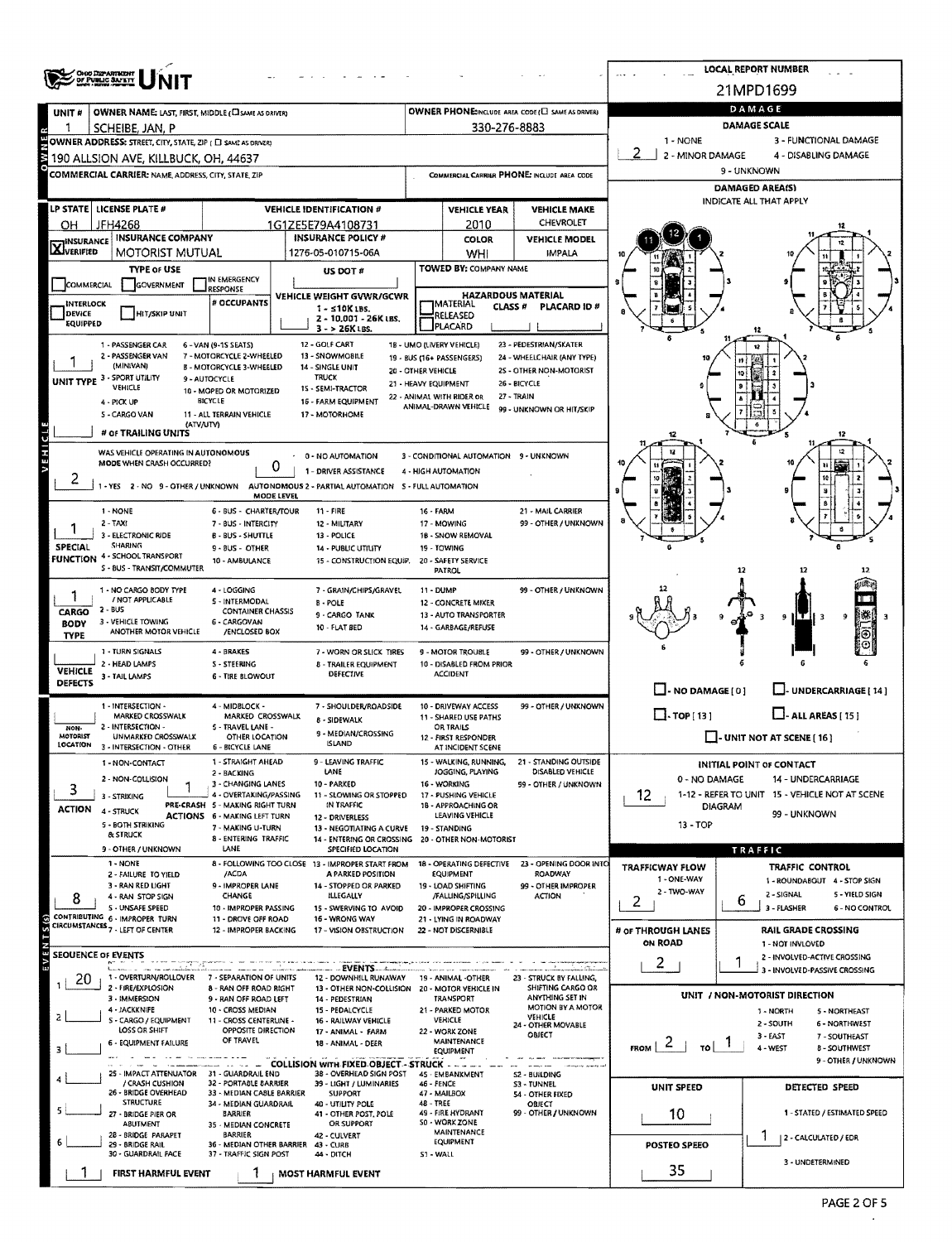|                                   | <b>CHOODEPARTMENT</b><br>OF PUBLIC SAFETY                          |                                                               |                                                                                          |                      |                                                   |                                                                  |                                                     | <b>LOCAL REPORT NUMBER</b>                       |                                |
|-----------------------------------|--------------------------------------------------------------------|---------------------------------------------------------------|------------------------------------------------------------------------------------------|----------------------|---------------------------------------------------|------------------------------------------------------------------|-----------------------------------------------------|--------------------------------------------------|--------------------------------|
|                                   |                                                                    |                                                               |                                                                                          |                      |                                                   |                                                                  |                                                     | 21MPD1699                                        |                                |
| UNIT <sup>#</sup>                 | OWNER NAME: LAST, FIRST, MIDDLE (E) SAME AS DRIVERY                |                                                               |                                                                                          |                      |                                                   | OWNER PHONE:INCLUDE AREA CODE (E) SAME AS ORIVER)                |                                                     | DAMAGE                                           |                                |
| 2                                 | ASPIRE ENERGY OF OHIO,                                             |                                                               |                                                                                          |                      | 330-612-5317                                      |                                                                  |                                                     | DAMAGE SCALE                                     |                                |
|                                   | OWNER ADDRESS: STREET, CITY, STATE, ZIP ( C) SAME AS DRIVERY       |                                                               |                                                                                          |                      |                                                   |                                                                  | 1 - NONE                                            | 3 - FUNCTIONAL DAMAGE                            |                                |
|                                   | 300 TRACY BRIDGE ROAD, ORRVILLE, OH, 44667                         |                                                               |                                                                                          |                      |                                                   |                                                                  | 2 - MINOR DAMAGE                                    | 4 - DISABLING DAMAGE<br>9 - UNKNOWN              |                                |
|                                   | <b>COMMERCIAL CARRIER: NAME, ADDRESS, CITY, STATE, ZIP</b>         |                                                               |                                                                                          |                      |                                                   | COMMERCIAL CARRIER PHONE: INCLUDE AREA CODE                      |                                                     | <b>DAMAGED AREA(S)</b>                           |                                |
|                                   | LP STATE   LICENSE PLATE #                                         |                                                               | <b>VEHICLE IDENTIFICATION #</b>                                                          |                      |                                                   |                                                                  |                                                     | INDICATE ALL THAT APPLY                          |                                |
| OН                                | HZD9914                                                            |                                                               | MAJ6S3GL4KC294791                                                                        |                      | <b>VEHICLE YEAR</b><br>2019                       | <b>VEHICLE MAKE</b><br>FORD                                      |                                                     |                                                  |                                |
|                                   | <b>INSURANCE COMPANY</b>                                           |                                                               | <b>INSURANCE POLICY #</b>                                                                |                      | COLOR                                             | <b>VEHICLE MODEL</b>                                             |                                                     |                                                  |                                |
| <b>X</b> INSURANCE                | ZURICH AMERICAN                                                    |                                                               | BAP180884000                                                                             |                      | WHI                                               | <b>ECOSPORT</b>                                                  |                                                     |                                                  |                                |
|                                   | <b>TYPE OF USE</b>                                                 | IN EMERGENCY                                                  | US DOT #                                                                                 |                      | TOWED BY: COMPANY NAME                            |                                                                  |                                                     |                                                  |                                |
| COMMERCIAL                        | GOVERNMENT                                                         | RESPONSE                                                      | VEHICLE WEIGHT GVWR/GCWR                                                                 |                      | <b>HAZARDOUS MATERIAL</b>                         |                                                                  |                                                     |                                                  |                                |
| <b>INTERLOCK</b><br><b>DEVICE</b> | HIT/SKIP UNIT                                                      | # OCCUPANTS                                                   | $1 - 510K$ LBS.                                                                          |                      | <b>IMATERIAL</b><br>CLASS #<br>RELEASED           | PLACARD ID #                                                     |                                                     |                                                  |                                |
| <b>EQUIPPED</b>                   |                                                                    |                                                               | 2 - 10,001 - 26K LBS.<br>$3 - 26K$ LBS.                                                  |                      | PLACARD                                           |                                                                  |                                                     |                                                  |                                |
|                                   | 1 - PASSENGER CAR                                                  | 6 - VAN (9-15 SEATS)                                          | 12 - GOLF CART                                                                           |                      | 18 - LIMO (LIVERY VEHICLE)                        | 23 - PEDESTRIAN/SKATER                                           |                                                     |                                                  |                                |
| 3                                 | 2 - PASSENGER VAN<br>(MINIVAN)                                     | 7 - MOTORCYCLE 2-WHEELED<br>8 - MOTORCYCLE 3-WHEELED          | 13 - SNOWMOBILE<br>14 - SINGLE UNIT                                                      | 20 - OTHER VEHICLE   | 19 - BUS (16+ PASSENGERS)                         | 24 - WHEELCHAIR (ANY TYPE)<br>25 - OTHER NON-MOTORIST            |                                                     | 炭                                                |                                |
|                                   | UNIT TYPE 3 - SPORT UTILITY<br>VEHICLE                             | 9 - AUTOCYCLE<br>10 - MOPED OR MOTORIZED                      | TRUCK<br>1S - SEMI-TRACTOR                                                               | 21 - HEAVY EQUIPMENT |                                                   | 26 - BICYCLE                                                     |                                                     |                                                  |                                |
|                                   | 4 - PICK UP                                                        | <b>BICYCLE</b>                                                | 16 - FARM EQUIPMENT                                                                      |                      | 22 - ANIMAL WITH RIDER OR<br>ANIMAL-DRAWN VEHICLE | <b>27 - TRAIN</b>                                                |                                                     |                                                  |                                |
|                                   | S - CARGO VAN<br>(ATV/UTV)                                         | 11 - ALL TERRAIN VEHICLE                                      | 17 - MOTORHOME                                                                           |                      |                                                   | 99 - UNKNOWN OR HIT/SKIP                                         |                                                     |                                                  |                                |
| ರ                                 | # OF TRAILING UNITS                                                |                                                               |                                                                                          |                      |                                                   |                                                                  |                                                     |                                                  |                                |
| $\frac{1}{2}$                     | WAS VEHICLE OPERATING IN AUTONOMOUS<br>MODE WHEN CRASH OCCURRED?   |                                                               | 0 - NO AUTOMATION                                                                        |                      | 3 - CONDITIONAL AUTOMATION 9 - UNKNOWN            |                                                                  |                                                     |                                                  |                                |
| 2                                 |                                                                    | 0                                                             | 1 - DRIVER ASSISTANCE                                                                    |                      | 4 - HIGH AUTOMATION                               |                                                                  |                                                     |                                                  |                                |
|                                   |                                                                    | MODE LEVEL                                                    | 1 - YES 2 - NO 9 - OTHER / UNKNOWN AUTONOMOUS 2 - PARTIAL AUTOMATION 5 - FULL AUTOMATION |                      |                                                   |                                                                  |                                                     |                                                  |                                |
|                                   | 1 - NONE                                                           | 6 - BUS - CHARTER/TOUR                                        | 11 - FIRE                                                                                | 16 - FARM            |                                                   | 21 - MAIL CARRIER                                                |                                                     |                                                  |                                |
|                                   | 2 - TAXI<br>3 - ELECTRONIC RIDE                                    | 7 - BUS - INTERCITY<br><b>B-BUS-SHUTTLE</b>                   | 12 - MILITARY<br>13 - POLICE                                                             |                      | 17 - MOWING<br>18 - SNOW REMOVAL                  | 99 - OTHER / UNKNOWN                                             |                                                     |                                                  |                                |
| <b>SPECIAL</b>                    | SHARING                                                            | 9 - BUS - OTHER                                               | 14 - PUBLIC UTILITY                                                                      |                      | 19 - TOWING                                       |                                                                  |                                                     |                                                  |                                |
|                                   | <b>FUNCTION 4 - SCHOOL TRANSPORT</b><br>S - BUS - TRANSIT/COMMUTER | 10 - AMBULANCE                                                | 15 - CONSTRUCTION EQUIP.                                                                 |                      | 20 - SAFETY SERVICE<br>PATROL                     |                                                                  |                                                     | 12                                               |                                |
|                                   | 1 - NO CARGO BODY TYPE                                             | 4 - LOGGING                                                   | 7 - GRAIN/CHIPS/GRAVEL                                                                   | 11 - DUMP            |                                                   | 99 - OTHER / UNKNOWN                                             |                                                     |                                                  |                                |
|                                   | / NOT APPLICABLE                                                   | <b>S-INTERMODAL</b>                                           | $8 - POLE$                                                                               |                      | 12 - CONCRETE MIXER                               |                                                                  |                                                     |                                                  |                                |
| CARGO<br><b>BODY</b>              | $2 - BUS$<br>3 - VEHICLE TOWING                                    | <b>CONTAINER CHASSIS</b><br>6 - CARGOVAN                      | 9 - CARGO TANK<br>10 - FLAT BED                                                          |                      | 13 - AUTO TRANSPORTER                             |                                                                  |                                                     | मा स                                             | 9                              |
| TYPE                              | ANOTHER MOTOR VEHICLE                                              | /ENCLOSED BOX                                                 |                                                                                          |                      | 14 - GARBAGE/REFUSE                               |                                                                  |                                                     |                                                  |                                |
|                                   | 1 - TURN SIGNALS<br>2 - HEAD LAMPS                                 | 4 - BRAKES<br>5 - STEERING                                    | 7 - WORN OR SLICK TIRES<br>8 - TRAILER EQUIPMENT                                         |                      | 9 - MOTOR TROUBLE<br>10 - DISABLED FROM PRIOR     | 99 - OTHER / UNKNOWN                                             |                                                     |                                                  |                                |
| VEHICLE<br><b>DEFECTS</b>         | 3 - TAIL LAMPS                                                     | 6 - TIRE BLOWOUT                                              | <b>DEFECTIVE</b>                                                                         |                      | ACCIDENT                                          |                                                                  |                                                     |                                                  |                                |
|                                   |                                                                    |                                                               |                                                                                          |                      |                                                   |                                                                  | $\Box$ - NO DAMAGE [ 0 ]                            | J-UNDERCARRIAGE [14]                             |                                |
|                                   | 1 - INTERSECTION -<br>MARKED CROSSWALK                             | 4 - MIDBLOCK -<br>MARKED CROSSWALK                            | 7 - SHOULDER/ROADSIDE<br>8 - SIDEWALK                                                    |                      | 10 - DRIVEWAY ACCESS<br>11 - SHARED USE PATHS     | 99 - OTHER / UNKNOWN                                             | $\Box$ -TOP(13)                                     | L. - ALL AREAS [15]                              |                                |
| NON-<br><b>MOTORIST</b>           | 2 - INTERSECTION -<br>UNMARKED CROSSWALK                           | <b>S-TRAVEL LANE -</b><br>OTHER LOCATION                      | 9 - MEDIAN/CROSSING                                                                      |                      | OR TRAILS<br>12 - FIRST RESPONDER                 |                                                                  |                                                     | $\Box$ - UNIT NOT AT SCENE [16]                  |                                |
| LOCATION                          | 3 - INTERSECTION - OTHER                                           | 6 - BICYCLE LANE                                              | ISLAND                                                                                   |                      | AT INCIDENT SCENE                                 |                                                                  |                                                     |                                                  |                                |
|                                   | - NON-CONTACT                                                      | 1 - STRAIGHT AHEAD<br>2 - BACKING                             | 9 - LEAVING TRAFFIC<br>LANE                                                              |                      | · JOGGING, PLAYING                                | 15 - WALKING, RUNNING. 21 - STANDING OUTSIDE<br>DISABLED VEHICLE |                                                     | <b>INITIAL POINT OF CONTACT</b>                  |                                |
|                                   | 2 - NON-COLLISION                                                  | 3 - CHANGING LANES                                            | 10 - PARKED                                                                              |                      | 16 - WORKING                                      | 99 - OTHER / UNKNOWN                                             | 0 - NO DAMAGE                                       | 14 - UNDERCARRIAGE                               |                                |
| ACTION                            | 3 - STRIKING<br>4 - STRUCK                                         | 4 - OVERTAKING/PASSING<br>PRE-CRASH S - MAKING RIGHT TURN     | 11 - SLOWING OR STOPPED<br>IN TRAFFIC                                                    |                      | 17 - PUSHING VEHICLE<br>18 - APPROACHING OR       |                                                                  | 6.<br><b>DIAGRAM</b>                                | 1-12 - REFER TO UNIT 15 - VEHICLE NOT AT SCENE   |                                |
|                                   | <b>5 - BOTH STRIKING</b>                                           | ACTIONS 6 - MAKING LEFT TURN<br>7 - MAKING U-TURN             | 12 - DRIVERLESS<br>13 - NEGOTIATING A CURVE                                              |                      | LEAVING VEHICLE<br>19 - STANDING                  |                                                                  | 13 - TOP                                            | 99 - UNKNOWN                                     |                                |
|                                   | & STRUCK                                                           | <b>8 - ENTERING TRAFFIC</b>                                   | 14 - ENTERING OR CROSSING                                                                |                      | 20 - OTHER NON-MOTORIST                           |                                                                  |                                                     |                                                  |                                |
|                                   | 9 - OTHER / UNKNOWN<br>1 - NONE                                    | LANE                                                          | SPECIFIED LOCATION<br>8 - FOLLOWING TOO CLOSE 13 - IMPROPER START FROM                   |                      | 18 - OPERATING DEFECTIVE                          | 23 - OPENING DOOR INTO                                           |                                                     | TRAFFIC<br><b>TRAFFIC CONTROL</b>                |                                |
|                                   | 2 - FAILURE TO YIELD<br>3 - RAN RED LIGHT                          | /ACDA<br>9 - IMPROPER LANE                                    | A PARKED POSITION<br>14 - STOPPED OR PARKED                                              |                      | EQUIPMENT<br>19 - LOAD SHIFTING                   | ROADWAY<br>99 - OTHER IMPROPER                                   | TRAFFICWAY FLOW<br>1 - ONE-WAY                      | 1 - ROUNDABOUT 4 - STOP SIGN                     |                                |
|                                   | 4 - RAN STOP SIGN                                                  | CHANGE                                                        | ILLEGALLY                                                                                |                      | /FALUNG/SPILLING                                  | <b>ACTION</b>                                                    | 2 - TWO-WAY<br>2                                    | 2 - SIGNAL<br>6                                  | S - YIELD SIGN                 |
|                                   | 5 - UNSAFE SPEED<br>CONTRIBUTING 6 - IMPROPER TURN                 | 10 - IMPROPER PASSING<br>11 - DROVE OFF ROAD                  | 15 - SWERVING TO AVOID<br>16 - WRONG WAY                                                 |                      | 20 - IMPROPER CROSSING<br>21 - LYING IN ROADWAY   |                                                                  |                                                     | 3 - FLASHER                                      | 6 - NO CONTROL                 |
|                                   | CIRCUMSTANCES 7 - LEFT OF CENTER                                   | 12 - IMPROPER BACKING                                         | 17 - VISION OBSTRUCTION                                                                  |                      | 22 - NOT DISCERNIBLE                              |                                                                  | # of THROUGH LANES                                  | <b>RAIL GRADE CROSSING</b>                       |                                |
|                                   | <b>SEQUENCE OF EVENTS</b>                                          |                                                               |                                                                                          |                      |                                                   |                                                                  | ON ROAD                                             | 1 - NOT INVLOVED<br>2 - INVOLVED-ACTIVE CROSSING |                                |
|                                   |                                                                    |                                                               |                                                                                          |                      |                                                   |                                                                  | 2                                                   | 3 - INVOLVED-PASSIVE CROSSING                    |                                |
| 20                                | 1 - OVERTURN/ROLLOVER<br>2 - FIRE/EXPLOSION                        | 7 - SEPARATION OF UNITS<br>8 - RAN OFF ROAD RIGHT             | 12 - DOWNHILL RUNAWAY<br>13 - OTHER NON-COLLISION 20 - MOTOR VEHICLE IN                  |                      | 19 - ANIMAL -OTHER                                | 23 - STRUCK BY FALLING,<br><b>SHIFTING CARGO OR</b>              |                                                     | UNIT / NON-MOTORIST DIRECTION                    |                                |
|                                   | 3 - IMMERSION<br>4 - JACKKNIFE                                     | 9 - RAN OFF ROAD LEFT<br>10 - CROSS MEDIAN                    | 14 - PEDESTRIAN<br>15 - PEDALCYCLE                                                       |                      | <b>TRANSPORT</b><br>21 - PARKED MOTOR             | ANYTHING SET IN<br>MOTION BY A MOTOR                             |                                                     | 1 - NORTH                                        | 5 - NORTHEAST                  |
|                                   | 5 - CARGO / EQUIPMENT<br>LOSS OR SHIFT                             | 11 - CROSS CENTERLINE -<br>OPPOSITE DIRECTION                 | 16 - RAILWAY VEHICLE                                                                     |                      | VEHICLE<br>22 - WORK ZONE                         | <b>VEHICLE</b><br>24 - OTHER MOVABLE                             |                                                     | 2 - SOUTH                                        | 6 - NORTHWEST                  |
|                                   | 6 - EQUIPMENT FAILURE                                              | OF TRAVEL                                                     | 17 - ANIMAL - FARM<br>18 - ANIMAL - DEER                                                 |                      | <b>MAINTENANCE</b>                                | OBJECT                                                           | $F_{ROM}$ $\sim$ $\mid$ $\mid$ $\mid$ $\mid$ $\mid$ | $3 - EAST$<br>4 - WEST                           | 7 - SOUTHEAST<br>8 - SOUTHWEST |
| з                                 |                                                                    |                                                               | <b>COLLISION WITH FIXED OBJECT - STRUCK.</b>                                             |                      | EQUIPMENT                                         |                                                                  |                                                     |                                                  | 9 - OTHER / UNKNOWN            |
|                                   | 25 - IMPACT ATTENUATOR 31 - GUARDRAIL END<br>/ CRASH CUSHION       | 32 - PORTABLE BARRIER                                         | 38 - OVERHEAD SIGN POST<br>39 - LIGHT / LUMINARIES                                       | 46 - FENCE           | 45 - EMBANKMENT                                   | S2 - BUILDING<br>S3 - TUNNEL                                     |                                                     |                                                  |                                |
|                                   | 26 - BRIDGE OVERHEAD<br><b>STRUCTURE</b>                           | 33 - MEDIAN CABLE BARRIER                                     | <b>SUPPORT</b><br>40 - UTILITY POLE                                                      | 48 - TREE            | 47 - MAILBOX                                      | 54 - OTHER FIXED                                                 | <b>UNIT SPEED</b>                                   | DETECTED SPEED                                   |                                |
|                                   | 27 - BRIDGE PIER OR                                                | 34 - MEDIAN GUARDRAIL<br><b>BARRIER</b>                       | 41 - OTHER POST, POLE                                                                    |                      | 49 - FIRE HYDRANT                                 | OBJECT<br>99 - OTHER / UNKNOWN                                   | 0                                                   |                                                  | 1 - STATED / ESTIMATED SPEED   |
|                                   | <b>ABUTMENT</b><br>28 - BRIDGE PARAPET                             | 35 - MEDIAN CONCRETE<br><b>BARRIER</b>                        | OR SUPPORT<br>42 - CULVERT                                                               |                      | 50 - WORK ZONE<br><b>MAINTENANCE</b>              |                                                                  |                                                     | 2 - CALCULATED / EDR                             |                                |
|                                   | 29 - BRIDGE RAIL<br>30 - GUARDRAIL FACE                            | 36 - MEDIAN OTHER BARRIER 43 - CURB<br>37 - TRAFFIC SIGN POST | 44 - DITCH                                                                               | 51 - WALL            | EQUIPMENT                                         |                                                                  | POSTED SPEED                                        |                                                  |                                |
|                                   | FIRST HARMFUL EVENT                                                |                                                               | MOST HARMFUL EVENT                                                                       |                      |                                                   |                                                                  | 35                                                  | 3 - UNDETERMINED                                 |                                |
|                                   |                                                                    |                                                               |                                                                                          |                      |                                                   |                                                                  |                                                     |                                                  |                                |

 $\sim$   $\sim$  $\overline{a}$